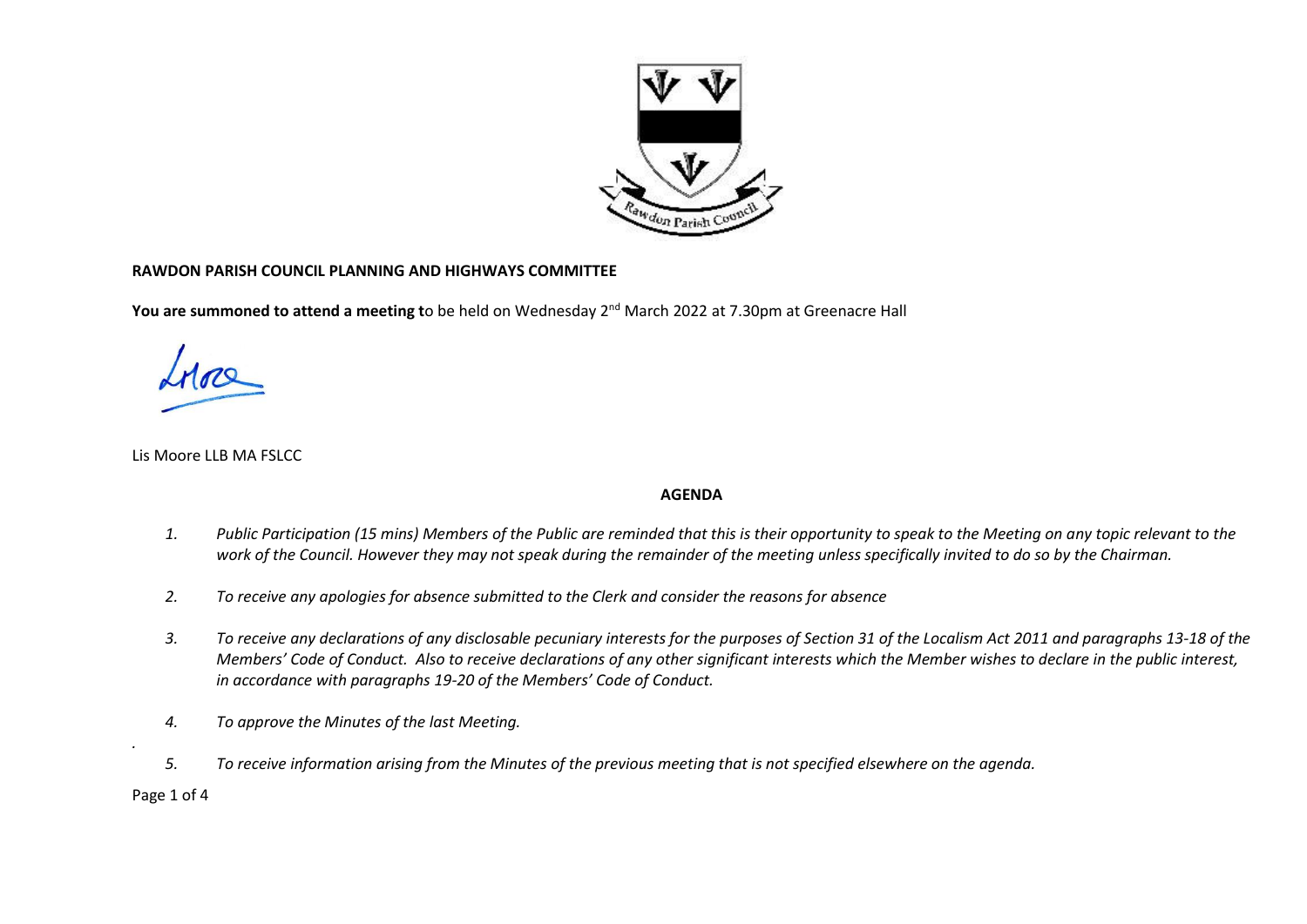## *6. To comment on planning applications sent by Leeds City Council*

| Description                                                                                                                                                                                                                                                                                                                                                                                                        | <b>Address</b>                                                                      | Reference                                     | Action        |
|--------------------------------------------------------------------------------------------------------------------------------------------------------------------------------------------------------------------------------------------------------------------------------------------------------------------------------------------------------------------------------------------------------------------|-------------------------------------------------------------------------------------|-----------------------------------------------|---------------|
| Detached outbuilding to side of property                                                                                                                                                                                                                                                                                                                                                                           | 3 London Square Rawdon Leeds LS19<br>6BX                                            | Ref. No:<br>21/09895/FU   Status:<br>Current  | To<br>Comment |
| Conversion of garage to habitable space with windows to<br>replace garage and secondary access doors; alterations to<br>existing windows and doors; glazed Juliet balcony to<br>replace existing balcony; circular window to first floor side<br>elevation; additional rooflight to main gable roof;<br>replacement of existing front entrance glazed roof with<br>slate roof; carport with green roof to driveway | Bracken Hill The Spinney Rawdon<br>Leeds LS19 6LH                                   | Ref. No:<br>22/01470/FU   Status:<br>Current  | To<br>Comment |
| Single storey side extension and alterations and extension<br>to existing raised patio to rear; part conversion of garage<br>to form a utility room                                                                                                                                                                                                                                                                | 11 Henley Close Rawdon Leeds LS19<br>6QB                                            | Ref. No:<br>22/01476/FU   Status:<br>Current  | To<br>Comment |
| Part two storey part single storey side extension; single<br>storey front extension; new roof to existing extension to<br>other side.                                                                                                                                                                                                                                                                              | 5 Apperley Lane Rawdon LS19 6DA                                                     | Ref. No:<br>22/01727/FU   Status:<br>Current  | To<br>Comment |
| Two storey rear extension; insertion of new first floor<br>window to side                                                                                                                                                                                                                                                                                                                                          | Whiteleaf Layton Avenue Rawdon<br>Leeds LS19 6QQ                                    | Ref. No:<br>22/01979/FU   Status:<br>Current  | To<br>Comment |
| Variation of condition 3 (opening hours) of approval<br>15/04805/FU to amend opening hours to 0700 hours to<br>2200 hours seven days a week                                                                                                                                                                                                                                                                        | 3B Harrogate Road Rawdon Leeds<br><b>LS19 6HW</b>                                   | Ref. No:<br>22/02027/FU   Status:<br>Current  | To<br>Comment |
| <b>Certificate of Existing Lawful Development for completion</b><br>of garage attached to main house as per approved<br>planning 27/29/00/FU (Demolition of old detached garage<br>and landscaping completed within permitted time)                                                                                                                                                                                | Underwood Lodge Underwood Drive<br>Rawdon Leeds LS19 6LA                            | Ref. No:<br>22/01273/CLE   Status:<br>Current | To Note       |
| Demolition of a single storey existing resistant materials<br>workshop                                                                                                                                                                                                                                                                                                                                             | Woodhouse Grove School Apperley<br>Lane Apperley Bridge Bradford BD10<br><b>ONR</b> | Ref. No:<br>22/02076/DEM   Status:<br>Current | To Note       |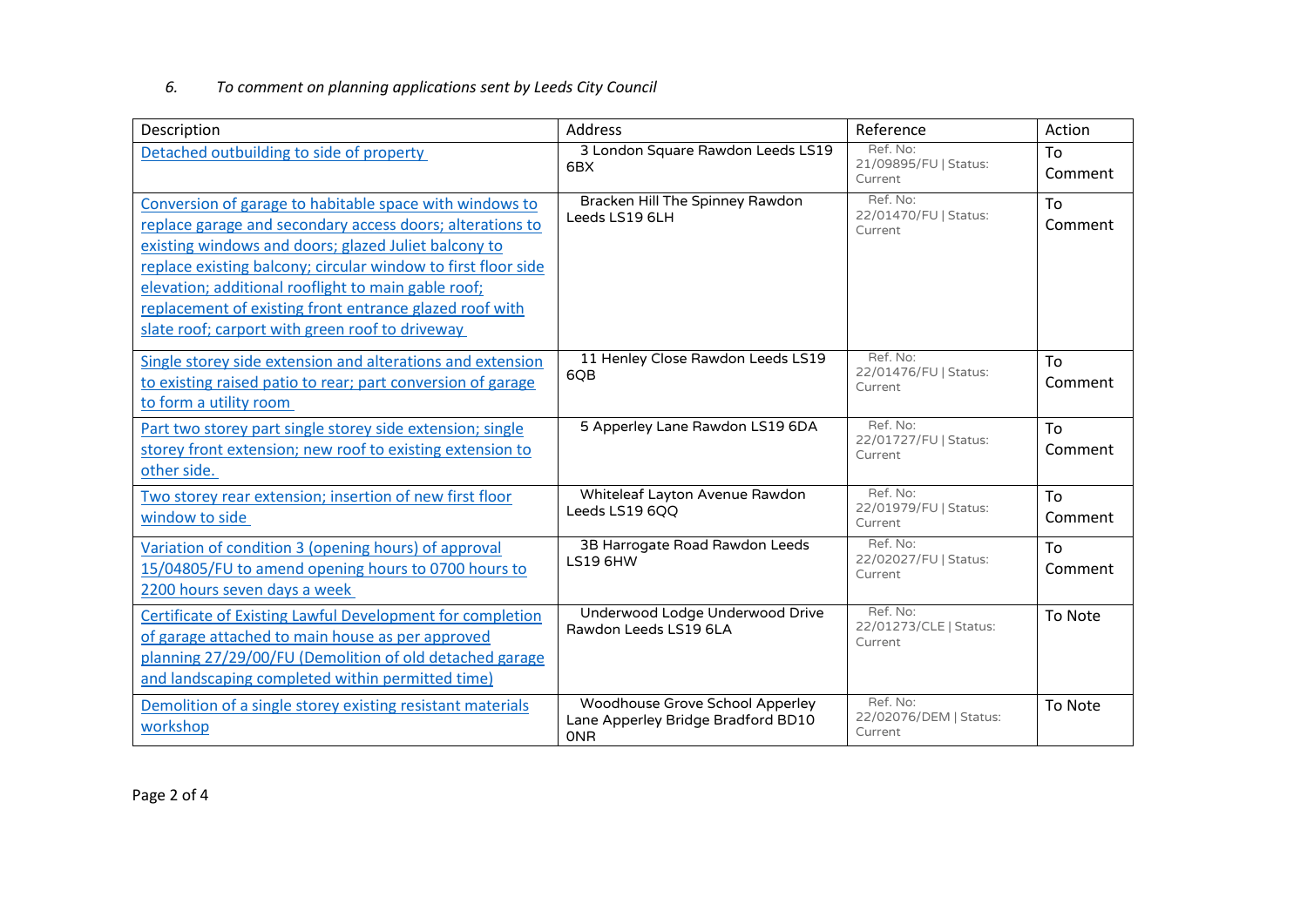| Certificate of Proposed Lawful Development for a dormer | 25 Greenacre Park Rise Rawdon Leeds | Ref. No:               | To Note |
|---------------------------------------------------------|-------------------------------------|------------------------|---------|
| window to the side                                      | LS19 6RU                            | 22/02244/CLP   Status: |         |
|                                                         |                                     | Current                |         |

## *7. To note decisions made by Leeds City Council*

| Description                                                                                                                                       | <b>Address</b>                                                   | Reference                                     | <b>RPC Comment</b>                                                                                                                    | <b>LCC Decision</b> |
|---------------------------------------------------------------------------------------------------------------------------------------------------|------------------------------------------------------------------|-----------------------------------------------|---------------------------------------------------------------------------------------------------------------------------------------|---------------------|
| Certificate of<br><b>Proposed Lawful</b><br>Development for<br>conversion of<br>basement to<br>habitable<br>accommodation and<br>new lower ground | <b>3A Buckstone Drive</b><br>Rawdon Leeds LS19<br>6BB            | Ref. No:<br>21/05859/CLP   Status:<br>Decided |                                                                                                                                       |                     |
| floor window to rear                                                                                                                              |                                                                  |                                               | Noted                                                                                                                                 | Refused             |
| Two storey side<br>extension                                                                                                                      | 11C Carr Lane<br>Rawdon Leeds LS19<br>6PD                        | Ref. No:<br>22/00208/FU   Status:<br>Decided  | The Parish Council neither supports<br>nor objects to this application                                                                | Approved            |
| Single storey rear<br>extension.                                                                                                                  | 4 London Lane<br>Rawdon Leeds LS19<br>6BR                        | Ref. No:<br>22/00270/FU   Status:<br>Decided  | the Parish Council notes that this is<br>situated in the Conservation Area and<br>neither supports nor objects to this<br>application | Approved            |
| Part two storey part<br>single storey<br>extension, with<br>rooflight, to side                                                                    | 30 Layton Lane<br>Rawdon Leeds LS19<br>6RG                       | Ref. No:<br>22/00319/FU   Status:<br>Decided  | The Parish Council neither supports<br>nor objects to this application                                                                | Approved            |
| <b>Single storey</b><br>side/rear extension                                                                                                       | Laurest 4 Larkfield<br>Road Rawdon Leeds<br><b>LS19 6EQ</b>      | Ref. No:<br>22/00677/FU   Status:<br>Decided  | The Parish Council neither supports<br>nor objects to this application                                                                | Approved            |
| Single storey side<br>extension and single<br>storey rear extension                                                                               | Entre Rios Larkfield<br><b>Crescent Rawdon</b><br>Leeds LS19 6EH | Ref. No:<br>22/00678/FU   Status:<br>Decided  | The Parish Council neither supports<br>nor objects to this application                                                                | Approved            |

Page 3 of 4